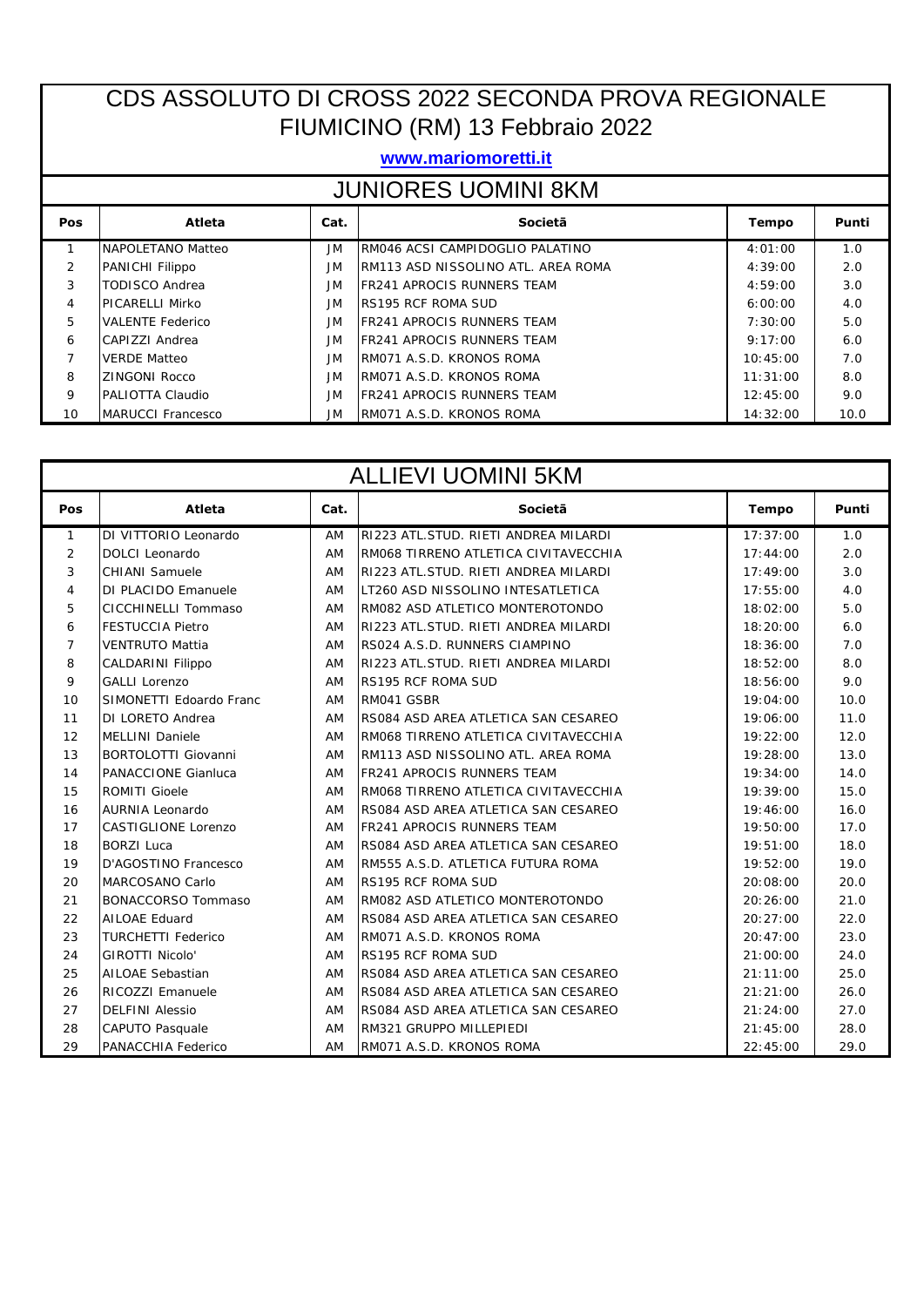| <b>ALLIEVI DONNE 4KM</b> |                          |      |                                      |              |       |  |
|--------------------------|--------------------------|------|--------------------------------------|--------------|-------|--|
| Pos                      | Atleta                   | Cat. | Societã                              | <b>Tempo</b> | Punti |  |
| $\mathbf{1}$             | DI MUGNO Ginevra         | AF   | RM131 A.S.D. ACSI ITALIA ATLETICA    | 15:43:00     |       |  |
| 2                        | ZANOTTI Benedetta        | AF   | RI223 ATL.STUD. RIETI ANDREA MILARDI | 16:05:00     | 2.0   |  |
| 3                        | <b>PONTANI Sara</b>      | AF   | RM068 TIRRENO ATLETICA CIVITAVECCHIA | 16:16:00     | 3.0   |  |
| 4                        | COZZI Marta              | AF   | RM113 ASD NISSOLINO ATL. AREA ROMA   | 16:18:00     | 4.0   |  |
| 5                        | SPIRITO Camilla          | AF   | RM002 G.S. FIAMME AZZURRE            | 16:21:00     |       |  |
| 6                        | <b>ADAMINI Elisa</b>     | AF   | RI223 ATL.STUD. RIETI ANDREA MILARDI | 17:15:00     |       |  |
| 7                        | <b>GREGANTI Nicole</b>   | AF   | RM113 ASD NISSOLINO ATL. AREA ROMA   | 17:23:00     | 7.0   |  |
| 8                        | <b>MAESTRI Francesca</b> | AF   | RI223 ATL.STUD. RIETI ANDREA MILARDI | 17:33:00     |       |  |
| 9                        | ROMAGNOLI Sofia          | AF   | RM046 ACSI CAMPIDOGLIO PALATINO      | 17:57:00     |       |  |
| 10                       | D'AMICO Aurora           | AF   | RM131 A.S.D. ACSI ITALIA ATLETICA    | 18:03:00     |       |  |
| 11                       | <b>VICARI Veronica</b>   | AF   | RI223 ATL.STUD. RIETI ANDREA MILARDI | 18:33:00     | 11.0  |  |
| 12                       | DE SANTIS Gloria         | AF   | RM068 TIRRENO ATLETICA CIVITAVECCHIA | 18:44:00     |       |  |
| 13                       | <b>BARTOLONI</b> Irene   | AF   | RI223 ATL.STUD. RIETI ANDREA MILARDI | 19:11:00     | 13.0  |  |
| 14                       | CHIODI Francesca         | AF   | RM068 TIRRENO ATLETICA CIVITAVECCHIA | 19:48:00     |       |  |
| 15                       | <b>CAVICCHIA Marta</b>   | AF   | RM321 GRUPPO MILLEPIEDI              | 20:00:00     | 15.0  |  |
| 16                       | <b>BRUNO Eleonora</b>    | AF   | RM071 A.S.D. KRONOS ROMA             | 23:01:00     | 16.0  |  |
| 17                       | SODINI Benedetta         | AF   | RM071 A.S.D. KRONOS ROMA             | 24:26:00     | 17.0  |  |
| 18                       | <b>FORMISANO Ilaria</b>  | AF   | RM071 A.S.D. KRONOS ROMA             | 25:22:00     | 18.0  |  |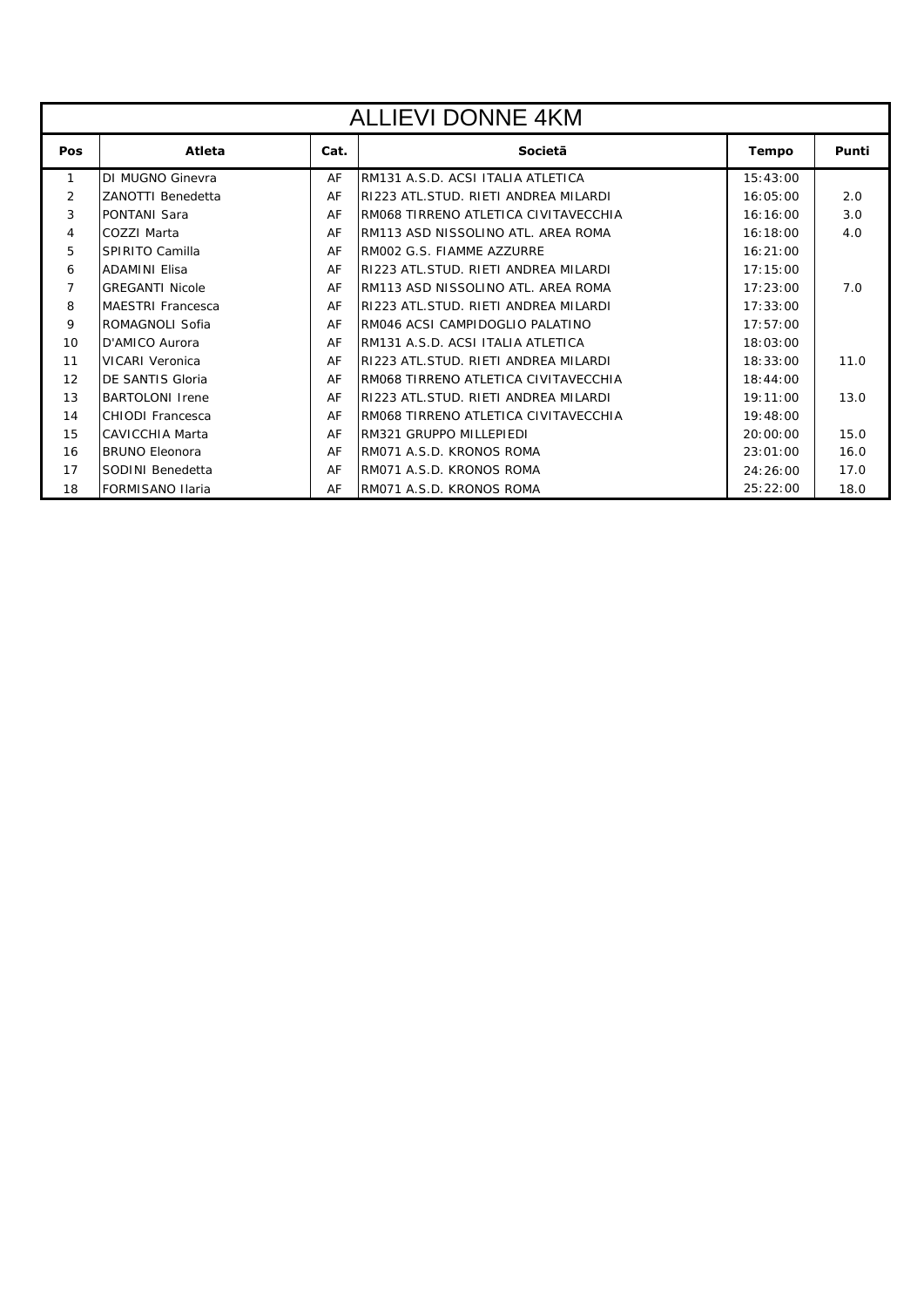| Atleta<br>Pos<br>Cat.<br>Societã<br><b>Tempo</b><br>Punti<br><b>FONTANA Michele</b><br>RM053 C.S. AERONAUTICA MILITARE<br>1.0<br><b>SM</b><br>31:23:00<br>$\mathbf{1}$<br>2.0<br>2<br>GIACOBAZZI Alessandro<br><b>SM</b><br>RM053 C.S. AERONAUTICA MILITARE<br>31:32:00<br>3<br><b>SM</b><br>RM053 C.S. AERONAUTICA MILITARE<br>32:16:00<br>3.0<br><b>GERRATANA Giuseppe</b><br>$\overline{4}$<br>CIUMACOV Alexandru<br><b>SM</b><br><b>RS195 RCF ROMA SUD</b><br>33:48:00<br>4.0<br>5<br><b>CUOZZO Matteo</b><br><b>SM</b><br>RM050 S.S. LAZIO ATLETICA LEGGERA<br>5.0<br>33:48:00<br><b>TOPPI Tommaso</b><br>RI223 ATL.STUD. RIETI ANDREA MILARDI<br>6<br><b>PM</b><br>33:49:00<br>$\overline{7}$<br><b>SM</b><br>7.0<br><b>MORETTI Matteo</b><br>RM068 TIRRENO ATLETICA CIVITAVECCHIA<br>34:23:00<br>8<br><b>TANFONI Alessio</b><br><b>SM</b><br>RM050 S.S. LAZIO ATLETICA LEGGERA<br>8.0<br>34:26:00<br>9<br>9.0<br>PAPOCCIA Diego<br><b>SM45</b><br>RS036 ASD RUNNERS TEAM COLLEFERRO<br>34:40:00<br>10<br>SM40 VT050 A.S.D. AT RUNNING<br>10.0<br><b>FANELLI Gianluca</b><br>35:03:00<br>11.0<br>11<br>ROMANO Mattia<br><b>SM</b><br>RM115 ASD ATLETICA LA SBARRA<br>35:06:00<br>12<br>SM45 RS036 ASD RUNNERS TEAM COLLEFERRO<br>12.0<br>ROMANO Marco<br>35:08:00<br>13<br>CARLETTI Leonardo<br><b>SM</b><br>RM082 ASD ATLETICO MONTEROTONDO<br>35:11:00<br>13.0<br>14<br><b>LEPORE Silvio</b><br><b>SM35</b><br>VT050 A.S.D. AT RUNNING<br>35:16:00<br>14.0<br>15<br>DI LIBERTO Filippo<br><b>PM</b><br>RM046 ACSI CAMPIDOGLIO PALATINO<br>35:18:00<br><b>CASTELLANO Luca</b><br><b>SM</b><br>16.0<br>16<br>RM173 LBM SPORT TEAM<br>35:20:00<br>17<br><b>TELONI Davide</b><br><b>SM</b><br>35:26:00<br>17.0<br>RS013 ATL. COLLEFERRO SEGNI<br>SPADARO Fabrizio<br><b>SM</b><br>18.0<br>18<br>RM115 ASD ATLETICA LA SBARRA<br>35:32:00<br>19<br><b>FULGARO Luca</b><br><b>SM</b><br>19.0<br>RM073 POL. UNIVERSITA' FORO ITALICO<br>35:42:00<br>RONCACCIA Federico<br><b>PM</b><br>20.0<br>20<br>RM161 ATL. ROMA ACQUACETOSA<br>35:49:00<br>21<br>CIARAMELLA Davide<br><b>SM</b><br>VT050 A.S.D. AT RUNNING<br>21.0<br>35:50:00<br>22<br><b>CONTI Emanuele</b><br><b>SM35</b><br>RM050 S.S. LAZIO ATLETICA LEGGERA<br>35:57:00<br>22.0<br>23<br><b>SM</b><br>RM050 S.S. LAZIO ATLETICA LEGGERA<br>35:57:00<br>23.0<br><b>TAMBURLANI Filippo</b><br>24<br><b>ORLANDO Federico</b><br><b>SM</b><br>RM068 TIRRENO ATLETICA CIVITAVECCHIA<br>24.0<br>36:00:00<br>25.0<br><b>ODDI Stefano</b><br><b>SM</b><br>RM050 S.S. LAZIO ATLETICA LEGGERA<br>25<br>36:05:00<br>VIGLIOTTI Giuliano<br><b>SM45</b><br>RM232 ASD ROMATLETICA<br>26.0<br>26<br>36:09:00<br>27.0<br>27<br><b>CARBOTTI Pietro</b><br>SM45 RS036 ASD RUNNERS TEAM COLLEFERRO<br>36:09:00<br>28<br>DE MARCHIS Tommaso<br><b>SM</b><br>RM115 ASD ATLETICA LA SBARRA<br>28.0<br>36:14:00<br>29<br>DE MARTINI Fabrizio<br><b>SM50</b><br>RM046 ACSI CAMPIDOGLIO PALATINO<br>36:17:00<br>30<br>NORDWING Rafal Andrzej<br><b>SM</b><br>RM173 LBM SPORT TEAM<br>36:53:00<br>30.0<br>31<br>31.0<br><b>KATLAN Boris Alex</b><br><b>SM</b><br>RM105 ATL. COLOSSEO 2000<br>36:54:00<br>32<br>32.0<br><b>CATTABRIGA Filippo</b><br><b>PM</b><br>RM050 S.S. LAZIO ATLETICA LEGGERA<br>37:03:00<br>33<br><b>SM40</b><br>37:05:00<br>33.0<br><b>CASALINI Vittorio</b><br>RM068 TIRRENO ATLETICA CIVITAVECCHIA<br>34<br><b>FERRANTE Daniele</b><br><b>SM</b><br>RM050 S.S. LAZIO ATLETICA LEGGERA<br>37:37:00<br>34.0<br>35<br>SM40 RM050 S.S. LAZIO ATLETICA LEGGERA<br>35.0<br>37:39:00<br>PITOCCO Mirco<br>36<br>DI SALVO Lucalfredo<br>RM050 S.S. LAZIO ATLETICA LEGGERA<br>36.0<br><b>SM</b><br>37:42:00<br>37<br>SOUFYANE EI Fadil<br>SM40 RS036 ASD RUNNERS TEAM COLLEFERRO<br>37:54:00<br>37.0<br>38<br>FOLCARELLI Tommaso<br><b>SM</b><br><b>FR225 ATLETICA ARCE</b><br>37:55:00<br>39<br><b>ALBANESE Valerio</b><br>SM40 RM115 ASD ATLETICA LA SBARRA<br>37:59:00<br>39.0<br>SM55 RM196 A.S.D. ATL. VILLA GUGLIELMI<br>40<br><b>IADELUCA Augusto</b><br>38:01:00<br>40.0<br>41<br>DI CICCO Davide<br>PM<br>FR210 POL. CIOCIARA ANTONIO FAVA<br>38:01:00<br>41.0<br>RM073 POL. UNIVERSITA' FORO ITALICO<br>42<br><b>BENOTTI Gianmarco</b><br><b>SM</b><br>38:13:00<br>42.0<br>43<br>MARTELLUCCI Enrico<br>SM40 RM050 S.S. LAZIO ATLETICA LEGGERA<br>38:15:00<br>43.0<br>44<br><b>D'AVERSA Matteo</b><br>SM35 RS013 ATL. COLLEFERRO SEGNI<br>38:25:00<br>44.0<br>45<br><b>GRILLO Manuele</b><br>SM45 RM183 ASD LAZIO OLIMPIA RUNNERS TEAM<br>38:34:00<br>45.0<br>ROSI Diego<br>RS013 ATL. COLLEFERRO SEGNI<br>38:39:00<br>46.0<br>46<br><b>SM</b><br>MARINELLI Marco<br>47<br>SM35 RM050 S.S. LAZIO ATLETICA LEGGERA<br>39:19:00<br>47.0<br>48<br><b>HAMITI Redon</b><br><b>SM</b><br><b>RS195 RCF ROMA SUD</b><br>39:28:00<br>48.0<br>49<br>DE BRASI Vincenzo<br>SM40 RS022 ATLETICA CECCHINA AL.PA. ASD<br>39:28:00<br>49.0<br>50<br><b>CERRONE Valentino</b><br>SM40 FR294 A.S.D. ATLETICA SORA<br>39:54:00<br>50.0<br>51<br><b>GUIDA Valerio</b><br>SM35 RM068 TIRRENO ATLETICA CIVITAVECCHIA<br>40:04:00<br>51.0<br>52<br>D'ONOFRIO Giorgio<br><b>SM</b><br><b>RM232 ASD ROMATLETICA</b><br>40:15:00<br>52.0<br>53<br>SM45 RS036 ASD RUNNERS TEAM COLLEFERRO<br><b>BASILE Alessandro</b><br>53.0<br>40:23:00<br>54<br><b>SMITH Orazio</b><br>SM40 RI223 ATL.STUD. RIETI ANDREA MILARDI<br>40:41:00<br><b>GIACOMETTI Fabrizio</b><br>SM50 RM131 A.S.D. ACSI ITALIA ATLETICA<br>55<br>40:47:00<br>55.0<br>56<br>COGNINI Giovanni<br>SM35 RM082 ASD ATLETICO MONTEROTONDO<br>40:52:00<br>56.0<br><b>BERNARDI Gabriele</b><br>RM105 ATL. COLOSSEO 2000<br>57<br>PM<br>40:53:00<br>57.0 | <b>PRO/SEN UOMINI 10KM</b> |  |  |  |  |  |  |
|------------------------------------------------------------------------------------------------------------------------------------------------------------------------------------------------------------------------------------------------------------------------------------------------------------------------------------------------------------------------------------------------------------------------------------------------------------------------------------------------------------------------------------------------------------------------------------------------------------------------------------------------------------------------------------------------------------------------------------------------------------------------------------------------------------------------------------------------------------------------------------------------------------------------------------------------------------------------------------------------------------------------------------------------------------------------------------------------------------------------------------------------------------------------------------------------------------------------------------------------------------------------------------------------------------------------------------------------------------------------------------------------------------------------------------------------------------------------------------------------------------------------------------------------------------------------------------------------------------------------------------------------------------------------------------------------------------------------------------------------------------------------------------------------------------------------------------------------------------------------------------------------------------------------------------------------------------------------------------------------------------------------------------------------------------------------------------------------------------------------------------------------------------------------------------------------------------------------------------------------------------------------------------------------------------------------------------------------------------------------------------------------------------------------------------------------------------------------------------------------------------------------------------------------------------------------------------------------------------------------------------------------------------------------------------------------------------------------------------------------------------------------------------------------------------------------------------------------------------------------------------------------------------------------------------------------------------------------------------------------------------------------------------------------------------------------------------------------------------------------------------------------------------------------------------------------------------------------------------------------------------------------------------------------------------------------------------------------------------------------------------------------------------------------------------------------------------------------------------------------------------------------------------------------------------------------------------------------------------------------------------------------------------------------------------------------------------------------------------------------------------------------------------------------------------------------------------------------------------------------------------------------------------------------------------------------------------------------------------------------------------------------------------------------------------------------------------------------------------------------------------------------------------------------------------------------------------------------------------------------------------------------------------------------------------------------------------------------------------------------------------------------------------------------------------------------------------------------------------------------------------------------------------------------------------------------------------------------------------------------------------------------------------------------------------------------------------------------------------------------------------------------------------------------------------------------------------------------------------------------------------------------------------------------------------------------------------------------------------------------------------------------------------------------------------------------------------------------------------------------------------------------------------------------------------------------------------------------------------------------------------------------------------------------------------------------------------------------------------------------------------------------------------------------------------------------------------------------------------------------------------------------------------------------------------------------------------------------------------------------------------------------|----------------------------|--|--|--|--|--|--|
|                                                                                                                                                                                                                                                                                                                                                                                                                                                                                                                                                                                                                                                                                                                                                                                                                                                                                                                                                                                                                                                                                                                                                                                                                                                                                                                                                                                                                                                                                                                                                                                                                                                                                                                                                                                                                                                                                                                                                                                                                                                                                                                                                                                                                                                                                                                                                                                                                                                                                                                                                                                                                                                                                                                                                                                                                                                                                                                                                                                                                                                                                                                                                                                                                                                                                                                                                                                                                                                                                                                                                                                                                                                                                                                                                                                                                                                                                                                                                                                                                                                                                                                                                                                                                                                                                                                                                                                                                                                                                                                                                                                                                                                                                                                                                                                                                                                                                                                                                                                                                                                                                                                                                                                                                                                                                                                                                                                                                                                                                                                                                                                                                                                |                            |  |  |  |  |  |  |
|                                                                                                                                                                                                                                                                                                                                                                                                                                                                                                                                                                                                                                                                                                                                                                                                                                                                                                                                                                                                                                                                                                                                                                                                                                                                                                                                                                                                                                                                                                                                                                                                                                                                                                                                                                                                                                                                                                                                                                                                                                                                                                                                                                                                                                                                                                                                                                                                                                                                                                                                                                                                                                                                                                                                                                                                                                                                                                                                                                                                                                                                                                                                                                                                                                                                                                                                                                                                                                                                                                                                                                                                                                                                                                                                                                                                                                                                                                                                                                                                                                                                                                                                                                                                                                                                                                                                                                                                                                                                                                                                                                                                                                                                                                                                                                                                                                                                                                                                                                                                                                                                                                                                                                                                                                                                                                                                                                                                                                                                                                                                                                                                                                                |                            |  |  |  |  |  |  |
|                                                                                                                                                                                                                                                                                                                                                                                                                                                                                                                                                                                                                                                                                                                                                                                                                                                                                                                                                                                                                                                                                                                                                                                                                                                                                                                                                                                                                                                                                                                                                                                                                                                                                                                                                                                                                                                                                                                                                                                                                                                                                                                                                                                                                                                                                                                                                                                                                                                                                                                                                                                                                                                                                                                                                                                                                                                                                                                                                                                                                                                                                                                                                                                                                                                                                                                                                                                                                                                                                                                                                                                                                                                                                                                                                                                                                                                                                                                                                                                                                                                                                                                                                                                                                                                                                                                                                                                                                                                                                                                                                                                                                                                                                                                                                                                                                                                                                                                                                                                                                                                                                                                                                                                                                                                                                                                                                                                                                                                                                                                                                                                                                                                |                            |  |  |  |  |  |  |
|                                                                                                                                                                                                                                                                                                                                                                                                                                                                                                                                                                                                                                                                                                                                                                                                                                                                                                                                                                                                                                                                                                                                                                                                                                                                                                                                                                                                                                                                                                                                                                                                                                                                                                                                                                                                                                                                                                                                                                                                                                                                                                                                                                                                                                                                                                                                                                                                                                                                                                                                                                                                                                                                                                                                                                                                                                                                                                                                                                                                                                                                                                                                                                                                                                                                                                                                                                                                                                                                                                                                                                                                                                                                                                                                                                                                                                                                                                                                                                                                                                                                                                                                                                                                                                                                                                                                                                                                                                                                                                                                                                                                                                                                                                                                                                                                                                                                                                                                                                                                                                                                                                                                                                                                                                                                                                                                                                                                                                                                                                                                                                                                                                                |                            |  |  |  |  |  |  |
|                                                                                                                                                                                                                                                                                                                                                                                                                                                                                                                                                                                                                                                                                                                                                                                                                                                                                                                                                                                                                                                                                                                                                                                                                                                                                                                                                                                                                                                                                                                                                                                                                                                                                                                                                                                                                                                                                                                                                                                                                                                                                                                                                                                                                                                                                                                                                                                                                                                                                                                                                                                                                                                                                                                                                                                                                                                                                                                                                                                                                                                                                                                                                                                                                                                                                                                                                                                                                                                                                                                                                                                                                                                                                                                                                                                                                                                                                                                                                                                                                                                                                                                                                                                                                                                                                                                                                                                                                                                                                                                                                                                                                                                                                                                                                                                                                                                                                                                                                                                                                                                                                                                                                                                                                                                                                                                                                                                                                                                                                                                                                                                                                                                |                            |  |  |  |  |  |  |
|                                                                                                                                                                                                                                                                                                                                                                                                                                                                                                                                                                                                                                                                                                                                                                                                                                                                                                                                                                                                                                                                                                                                                                                                                                                                                                                                                                                                                                                                                                                                                                                                                                                                                                                                                                                                                                                                                                                                                                                                                                                                                                                                                                                                                                                                                                                                                                                                                                                                                                                                                                                                                                                                                                                                                                                                                                                                                                                                                                                                                                                                                                                                                                                                                                                                                                                                                                                                                                                                                                                                                                                                                                                                                                                                                                                                                                                                                                                                                                                                                                                                                                                                                                                                                                                                                                                                                                                                                                                                                                                                                                                                                                                                                                                                                                                                                                                                                                                                                                                                                                                                                                                                                                                                                                                                                                                                                                                                                                                                                                                                                                                                                                                |                            |  |  |  |  |  |  |
|                                                                                                                                                                                                                                                                                                                                                                                                                                                                                                                                                                                                                                                                                                                                                                                                                                                                                                                                                                                                                                                                                                                                                                                                                                                                                                                                                                                                                                                                                                                                                                                                                                                                                                                                                                                                                                                                                                                                                                                                                                                                                                                                                                                                                                                                                                                                                                                                                                                                                                                                                                                                                                                                                                                                                                                                                                                                                                                                                                                                                                                                                                                                                                                                                                                                                                                                                                                                                                                                                                                                                                                                                                                                                                                                                                                                                                                                                                                                                                                                                                                                                                                                                                                                                                                                                                                                                                                                                                                                                                                                                                                                                                                                                                                                                                                                                                                                                                                                                                                                                                                                                                                                                                                                                                                                                                                                                                                                                                                                                                                                                                                                                                                |                            |  |  |  |  |  |  |
|                                                                                                                                                                                                                                                                                                                                                                                                                                                                                                                                                                                                                                                                                                                                                                                                                                                                                                                                                                                                                                                                                                                                                                                                                                                                                                                                                                                                                                                                                                                                                                                                                                                                                                                                                                                                                                                                                                                                                                                                                                                                                                                                                                                                                                                                                                                                                                                                                                                                                                                                                                                                                                                                                                                                                                                                                                                                                                                                                                                                                                                                                                                                                                                                                                                                                                                                                                                                                                                                                                                                                                                                                                                                                                                                                                                                                                                                                                                                                                                                                                                                                                                                                                                                                                                                                                                                                                                                                                                                                                                                                                                                                                                                                                                                                                                                                                                                                                                                                                                                                                                                                                                                                                                                                                                                                                                                                                                                                                                                                                                                                                                                                                                |                            |  |  |  |  |  |  |
|                                                                                                                                                                                                                                                                                                                                                                                                                                                                                                                                                                                                                                                                                                                                                                                                                                                                                                                                                                                                                                                                                                                                                                                                                                                                                                                                                                                                                                                                                                                                                                                                                                                                                                                                                                                                                                                                                                                                                                                                                                                                                                                                                                                                                                                                                                                                                                                                                                                                                                                                                                                                                                                                                                                                                                                                                                                                                                                                                                                                                                                                                                                                                                                                                                                                                                                                                                                                                                                                                                                                                                                                                                                                                                                                                                                                                                                                                                                                                                                                                                                                                                                                                                                                                                                                                                                                                                                                                                                                                                                                                                                                                                                                                                                                                                                                                                                                                                                                                                                                                                                                                                                                                                                                                                                                                                                                                                                                                                                                                                                                                                                                                                                |                            |  |  |  |  |  |  |
|                                                                                                                                                                                                                                                                                                                                                                                                                                                                                                                                                                                                                                                                                                                                                                                                                                                                                                                                                                                                                                                                                                                                                                                                                                                                                                                                                                                                                                                                                                                                                                                                                                                                                                                                                                                                                                                                                                                                                                                                                                                                                                                                                                                                                                                                                                                                                                                                                                                                                                                                                                                                                                                                                                                                                                                                                                                                                                                                                                                                                                                                                                                                                                                                                                                                                                                                                                                                                                                                                                                                                                                                                                                                                                                                                                                                                                                                                                                                                                                                                                                                                                                                                                                                                                                                                                                                                                                                                                                                                                                                                                                                                                                                                                                                                                                                                                                                                                                                                                                                                                                                                                                                                                                                                                                                                                                                                                                                                                                                                                                                                                                                                                                |                            |  |  |  |  |  |  |
|                                                                                                                                                                                                                                                                                                                                                                                                                                                                                                                                                                                                                                                                                                                                                                                                                                                                                                                                                                                                                                                                                                                                                                                                                                                                                                                                                                                                                                                                                                                                                                                                                                                                                                                                                                                                                                                                                                                                                                                                                                                                                                                                                                                                                                                                                                                                                                                                                                                                                                                                                                                                                                                                                                                                                                                                                                                                                                                                                                                                                                                                                                                                                                                                                                                                                                                                                                                                                                                                                                                                                                                                                                                                                                                                                                                                                                                                                                                                                                                                                                                                                                                                                                                                                                                                                                                                                                                                                                                                                                                                                                                                                                                                                                                                                                                                                                                                                                                                                                                                                                                                                                                                                                                                                                                                                                                                                                                                                                                                                                                                                                                                                                                |                            |  |  |  |  |  |  |
|                                                                                                                                                                                                                                                                                                                                                                                                                                                                                                                                                                                                                                                                                                                                                                                                                                                                                                                                                                                                                                                                                                                                                                                                                                                                                                                                                                                                                                                                                                                                                                                                                                                                                                                                                                                                                                                                                                                                                                                                                                                                                                                                                                                                                                                                                                                                                                                                                                                                                                                                                                                                                                                                                                                                                                                                                                                                                                                                                                                                                                                                                                                                                                                                                                                                                                                                                                                                                                                                                                                                                                                                                                                                                                                                                                                                                                                                                                                                                                                                                                                                                                                                                                                                                                                                                                                                                                                                                                                                                                                                                                                                                                                                                                                                                                                                                                                                                                                                                                                                                                                                                                                                                                                                                                                                                                                                                                                                                                                                                                                                                                                                                                                |                            |  |  |  |  |  |  |
|                                                                                                                                                                                                                                                                                                                                                                                                                                                                                                                                                                                                                                                                                                                                                                                                                                                                                                                                                                                                                                                                                                                                                                                                                                                                                                                                                                                                                                                                                                                                                                                                                                                                                                                                                                                                                                                                                                                                                                                                                                                                                                                                                                                                                                                                                                                                                                                                                                                                                                                                                                                                                                                                                                                                                                                                                                                                                                                                                                                                                                                                                                                                                                                                                                                                                                                                                                                                                                                                                                                                                                                                                                                                                                                                                                                                                                                                                                                                                                                                                                                                                                                                                                                                                                                                                                                                                                                                                                                                                                                                                                                                                                                                                                                                                                                                                                                                                                                                                                                                                                                                                                                                                                                                                                                                                                                                                                                                                                                                                                                                                                                                                                                |                            |  |  |  |  |  |  |
|                                                                                                                                                                                                                                                                                                                                                                                                                                                                                                                                                                                                                                                                                                                                                                                                                                                                                                                                                                                                                                                                                                                                                                                                                                                                                                                                                                                                                                                                                                                                                                                                                                                                                                                                                                                                                                                                                                                                                                                                                                                                                                                                                                                                                                                                                                                                                                                                                                                                                                                                                                                                                                                                                                                                                                                                                                                                                                                                                                                                                                                                                                                                                                                                                                                                                                                                                                                                                                                                                                                                                                                                                                                                                                                                                                                                                                                                                                                                                                                                                                                                                                                                                                                                                                                                                                                                                                                                                                                                                                                                                                                                                                                                                                                                                                                                                                                                                                                                                                                                                                                                                                                                                                                                                                                                                                                                                                                                                                                                                                                                                                                                                                                |                            |  |  |  |  |  |  |
|                                                                                                                                                                                                                                                                                                                                                                                                                                                                                                                                                                                                                                                                                                                                                                                                                                                                                                                                                                                                                                                                                                                                                                                                                                                                                                                                                                                                                                                                                                                                                                                                                                                                                                                                                                                                                                                                                                                                                                                                                                                                                                                                                                                                                                                                                                                                                                                                                                                                                                                                                                                                                                                                                                                                                                                                                                                                                                                                                                                                                                                                                                                                                                                                                                                                                                                                                                                                                                                                                                                                                                                                                                                                                                                                                                                                                                                                                                                                                                                                                                                                                                                                                                                                                                                                                                                                                                                                                                                                                                                                                                                                                                                                                                                                                                                                                                                                                                                                                                                                                                                                                                                                                                                                                                                                                                                                                                                                                                                                                                                                                                                                                                                |                            |  |  |  |  |  |  |
|                                                                                                                                                                                                                                                                                                                                                                                                                                                                                                                                                                                                                                                                                                                                                                                                                                                                                                                                                                                                                                                                                                                                                                                                                                                                                                                                                                                                                                                                                                                                                                                                                                                                                                                                                                                                                                                                                                                                                                                                                                                                                                                                                                                                                                                                                                                                                                                                                                                                                                                                                                                                                                                                                                                                                                                                                                                                                                                                                                                                                                                                                                                                                                                                                                                                                                                                                                                                                                                                                                                                                                                                                                                                                                                                                                                                                                                                                                                                                                                                                                                                                                                                                                                                                                                                                                                                                                                                                                                                                                                                                                                                                                                                                                                                                                                                                                                                                                                                                                                                                                                                                                                                                                                                                                                                                                                                                                                                                                                                                                                                                                                                                                                |                            |  |  |  |  |  |  |
|                                                                                                                                                                                                                                                                                                                                                                                                                                                                                                                                                                                                                                                                                                                                                                                                                                                                                                                                                                                                                                                                                                                                                                                                                                                                                                                                                                                                                                                                                                                                                                                                                                                                                                                                                                                                                                                                                                                                                                                                                                                                                                                                                                                                                                                                                                                                                                                                                                                                                                                                                                                                                                                                                                                                                                                                                                                                                                                                                                                                                                                                                                                                                                                                                                                                                                                                                                                                                                                                                                                                                                                                                                                                                                                                                                                                                                                                                                                                                                                                                                                                                                                                                                                                                                                                                                                                                                                                                                                                                                                                                                                                                                                                                                                                                                                                                                                                                                                                                                                                                                                                                                                                                                                                                                                                                                                                                                                                                                                                                                                                                                                                                                                |                            |  |  |  |  |  |  |
|                                                                                                                                                                                                                                                                                                                                                                                                                                                                                                                                                                                                                                                                                                                                                                                                                                                                                                                                                                                                                                                                                                                                                                                                                                                                                                                                                                                                                                                                                                                                                                                                                                                                                                                                                                                                                                                                                                                                                                                                                                                                                                                                                                                                                                                                                                                                                                                                                                                                                                                                                                                                                                                                                                                                                                                                                                                                                                                                                                                                                                                                                                                                                                                                                                                                                                                                                                                                                                                                                                                                                                                                                                                                                                                                                                                                                                                                                                                                                                                                                                                                                                                                                                                                                                                                                                                                                                                                                                                                                                                                                                                                                                                                                                                                                                                                                                                                                                                                                                                                                                                                                                                                                                                                                                                                                                                                                                                                                                                                                                                                                                                                                                                |                            |  |  |  |  |  |  |
|                                                                                                                                                                                                                                                                                                                                                                                                                                                                                                                                                                                                                                                                                                                                                                                                                                                                                                                                                                                                                                                                                                                                                                                                                                                                                                                                                                                                                                                                                                                                                                                                                                                                                                                                                                                                                                                                                                                                                                                                                                                                                                                                                                                                                                                                                                                                                                                                                                                                                                                                                                                                                                                                                                                                                                                                                                                                                                                                                                                                                                                                                                                                                                                                                                                                                                                                                                                                                                                                                                                                                                                                                                                                                                                                                                                                                                                                                                                                                                                                                                                                                                                                                                                                                                                                                                                                                                                                                                                                                                                                                                                                                                                                                                                                                                                                                                                                                                                                                                                                                                                                                                                                                                                                                                                                                                                                                                                                                                                                                                                                                                                                                                                |                            |  |  |  |  |  |  |
|                                                                                                                                                                                                                                                                                                                                                                                                                                                                                                                                                                                                                                                                                                                                                                                                                                                                                                                                                                                                                                                                                                                                                                                                                                                                                                                                                                                                                                                                                                                                                                                                                                                                                                                                                                                                                                                                                                                                                                                                                                                                                                                                                                                                                                                                                                                                                                                                                                                                                                                                                                                                                                                                                                                                                                                                                                                                                                                                                                                                                                                                                                                                                                                                                                                                                                                                                                                                                                                                                                                                                                                                                                                                                                                                                                                                                                                                                                                                                                                                                                                                                                                                                                                                                                                                                                                                                                                                                                                                                                                                                                                                                                                                                                                                                                                                                                                                                                                                                                                                                                                                                                                                                                                                                                                                                                                                                                                                                                                                                                                                                                                                                                                |                            |  |  |  |  |  |  |
|                                                                                                                                                                                                                                                                                                                                                                                                                                                                                                                                                                                                                                                                                                                                                                                                                                                                                                                                                                                                                                                                                                                                                                                                                                                                                                                                                                                                                                                                                                                                                                                                                                                                                                                                                                                                                                                                                                                                                                                                                                                                                                                                                                                                                                                                                                                                                                                                                                                                                                                                                                                                                                                                                                                                                                                                                                                                                                                                                                                                                                                                                                                                                                                                                                                                                                                                                                                                                                                                                                                                                                                                                                                                                                                                                                                                                                                                                                                                                                                                                                                                                                                                                                                                                                                                                                                                                                                                                                                                                                                                                                                                                                                                                                                                                                                                                                                                                                                                                                                                                                                                                                                                                                                                                                                                                                                                                                                                                                                                                                                                                                                                                                                |                            |  |  |  |  |  |  |
|                                                                                                                                                                                                                                                                                                                                                                                                                                                                                                                                                                                                                                                                                                                                                                                                                                                                                                                                                                                                                                                                                                                                                                                                                                                                                                                                                                                                                                                                                                                                                                                                                                                                                                                                                                                                                                                                                                                                                                                                                                                                                                                                                                                                                                                                                                                                                                                                                                                                                                                                                                                                                                                                                                                                                                                                                                                                                                                                                                                                                                                                                                                                                                                                                                                                                                                                                                                                                                                                                                                                                                                                                                                                                                                                                                                                                                                                                                                                                                                                                                                                                                                                                                                                                                                                                                                                                                                                                                                                                                                                                                                                                                                                                                                                                                                                                                                                                                                                                                                                                                                                                                                                                                                                                                                                                                                                                                                                                                                                                                                                                                                                                                                |                            |  |  |  |  |  |  |
|                                                                                                                                                                                                                                                                                                                                                                                                                                                                                                                                                                                                                                                                                                                                                                                                                                                                                                                                                                                                                                                                                                                                                                                                                                                                                                                                                                                                                                                                                                                                                                                                                                                                                                                                                                                                                                                                                                                                                                                                                                                                                                                                                                                                                                                                                                                                                                                                                                                                                                                                                                                                                                                                                                                                                                                                                                                                                                                                                                                                                                                                                                                                                                                                                                                                                                                                                                                                                                                                                                                                                                                                                                                                                                                                                                                                                                                                                                                                                                                                                                                                                                                                                                                                                                                                                                                                                                                                                                                                                                                                                                                                                                                                                                                                                                                                                                                                                                                                                                                                                                                                                                                                                                                                                                                                                                                                                                                                                                                                                                                                                                                                                                                |                            |  |  |  |  |  |  |
|                                                                                                                                                                                                                                                                                                                                                                                                                                                                                                                                                                                                                                                                                                                                                                                                                                                                                                                                                                                                                                                                                                                                                                                                                                                                                                                                                                                                                                                                                                                                                                                                                                                                                                                                                                                                                                                                                                                                                                                                                                                                                                                                                                                                                                                                                                                                                                                                                                                                                                                                                                                                                                                                                                                                                                                                                                                                                                                                                                                                                                                                                                                                                                                                                                                                                                                                                                                                                                                                                                                                                                                                                                                                                                                                                                                                                                                                                                                                                                                                                                                                                                                                                                                                                                                                                                                                                                                                                                                                                                                                                                                                                                                                                                                                                                                                                                                                                                                                                                                                                                                                                                                                                                                                                                                                                                                                                                                                                                                                                                                                                                                                                                                |                            |  |  |  |  |  |  |
|                                                                                                                                                                                                                                                                                                                                                                                                                                                                                                                                                                                                                                                                                                                                                                                                                                                                                                                                                                                                                                                                                                                                                                                                                                                                                                                                                                                                                                                                                                                                                                                                                                                                                                                                                                                                                                                                                                                                                                                                                                                                                                                                                                                                                                                                                                                                                                                                                                                                                                                                                                                                                                                                                                                                                                                                                                                                                                                                                                                                                                                                                                                                                                                                                                                                                                                                                                                                                                                                                                                                                                                                                                                                                                                                                                                                                                                                                                                                                                                                                                                                                                                                                                                                                                                                                                                                                                                                                                                                                                                                                                                                                                                                                                                                                                                                                                                                                                                                                                                                                                                                                                                                                                                                                                                                                                                                                                                                                                                                                                                                                                                                                                                |                            |  |  |  |  |  |  |
|                                                                                                                                                                                                                                                                                                                                                                                                                                                                                                                                                                                                                                                                                                                                                                                                                                                                                                                                                                                                                                                                                                                                                                                                                                                                                                                                                                                                                                                                                                                                                                                                                                                                                                                                                                                                                                                                                                                                                                                                                                                                                                                                                                                                                                                                                                                                                                                                                                                                                                                                                                                                                                                                                                                                                                                                                                                                                                                                                                                                                                                                                                                                                                                                                                                                                                                                                                                                                                                                                                                                                                                                                                                                                                                                                                                                                                                                                                                                                                                                                                                                                                                                                                                                                                                                                                                                                                                                                                                                                                                                                                                                                                                                                                                                                                                                                                                                                                                                                                                                                                                                                                                                                                                                                                                                                                                                                                                                                                                                                                                                                                                                                                                |                            |  |  |  |  |  |  |
|                                                                                                                                                                                                                                                                                                                                                                                                                                                                                                                                                                                                                                                                                                                                                                                                                                                                                                                                                                                                                                                                                                                                                                                                                                                                                                                                                                                                                                                                                                                                                                                                                                                                                                                                                                                                                                                                                                                                                                                                                                                                                                                                                                                                                                                                                                                                                                                                                                                                                                                                                                                                                                                                                                                                                                                                                                                                                                                                                                                                                                                                                                                                                                                                                                                                                                                                                                                                                                                                                                                                                                                                                                                                                                                                                                                                                                                                                                                                                                                                                                                                                                                                                                                                                                                                                                                                                                                                                                                                                                                                                                                                                                                                                                                                                                                                                                                                                                                                                                                                                                                                                                                                                                                                                                                                                                                                                                                                                                                                                                                                                                                                                                                |                            |  |  |  |  |  |  |
|                                                                                                                                                                                                                                                                                                                                                                                                                                                                                                                                                                                                                                                                                                                                                                                                                                                                                                                                                                                                                                                                                                                                                                                                                                                                                                                                                                                                                                                                                                                                                                                                                                                                                                                                                                                                                                                                                                                                                                                                                                                                                                                                                                                                                                                                                                                                                                                                                                                                                                                                                                                                                                                                                                                                                                                                                                                                                                                                                                                                                                                                                                                                                                                                                                                                                                                                                                                                                                                                                                                                                                                                                                                                                                                                                                                                                                                                                                                                                                                                                                                                                                                                                                                                                                                                                                                                                                                                                                                                                                                                                                                                                                                                                                                                                                                                                                                                                                                                                                                                                                                                                                                                                                                                                                                                                                                                                                                                                                                                                                                                                                                                                                                |                            |  |  |  |  |  |  |
|                                                                                                                                                                                                                                                                                                                                                                                                                                                                                                                                                                                                                                                                                                                                                                                                                                                                                                                                                                                                                                                                                                                                                                                                                                                                                                                                                                                                                                                                                                                                                                                                                                                                                                                                                                                                                                                                                                                                                                                                                                                                                                                                                                                                                                                                                                                                                                                                                                                                                                                                                                                                                                                                                                                                                                                                                                                                                                                                                                                                                                                                                                                                                                                                                                                                                                                                                                                                                                                                                                                                                                                                                                                                                                                                                                                                                                                                                                                                                                                                                                                                                                                                                                                                                                                                                                                                                                                                                                                                                                                                                                                                                                                                                                                                                                                                                                                                                                                                                                                                                                                                                                                                                                                                                                                                                                                                                                                                                                                                                                                                                                                                                                                |                            |  |  |  |  |  |  |
|                                                                                                                                                                                                                                                                                                                                                                                                                                                                                                                                                                                                                                                                                                                                                                                                                                                                                                                                                                                                                                                                                                                                                                                                                                                                                                                                                                                                                                                                                                                                                                                                                                                                                                                                                                                                                                                                                                                                                                                                                                                                                                                                                                                                                                                                                                                                                                                                                                                                                                                                                                                                                                                                                                                                                                                                                                                                                                                                                                                                                                                                                                                                                                                                                                                                                                                                                                                                                                                                                                                                                                                                                                                                                                                                                                                                                                                                                                                                                                                                                                                                                                                                                                                                                                                                                                                                                                                                                                                                                                                                                                                                                                                                                                                                                                                                                                                                                                                                                                                                                                                                                                                                                                                                                                                                                                                                                                                                                                                                                                                                                                                                                                                |                            |  |  |  |  |  |  |
|                                                                                                                                                                                                                                                                                                                                                                                                                                                                                                                                                                                                                                                                                                                                                                                                                                                                                                                                                                                                                                                                                                                                                                                                                                                                                                                                                                                                                                                                                                                                                                                                                                                                                                                                                                                                                                                                                                                                                                                                                                                                                                                                                                                                                                                                                                                                                                                                                                                                                                                                                                                                                                                                                                                                                                                                                                                                                                                                                                                                                                                                                                                                                                                                                                                                                                                                                                                                                                                                                                                                                                                                                                                                                                                                                                                                                                                                                                                                                                                                                                                                                                                                                                                                                                                                                                                                                                                                                                                                                                                                                                                                                                                                                                                                                                                                                                                                                                                                                                                                                                                                                                                                                                                                                                                                                                                                                                                                                                                                                                                                                                                                                                                |                            |  |  |  |  |  |  |
|                                                                                                                                                                                                                                                                                                                                                                                                                                                                                                                                                                                                                                                                                                                                                                                                                                                                                                                                                                                                                                                                                                                                                                                                                                                                                                                                                                                                                                                                                                                                                                                                                                                                                                                                                                                                                                                                                                                                                                                                                                                                                                                                                                                                                                                                                                                                                                                                                                                                                                                                                                                                                                                                                                                                                                                                                                                                                                                                                                                                                                                                                                                                                                                                                                                                                                                                                                                                                                                                                                                                                                                                                                                                                                                                                                                                                                                                                                                                                                                                                                                                                                                                                                                                                                                                                                                                                                                                                                                                                                                                                                                                                                                                                                                                                                                                                                                                                                                                                                                                                                                                                                                                                                                                                                                                                                                                                                                                                                                                                                                                                                                                                                                |                            |  |  |  |  |  |  |
|                                                                                                                                                                                                                                                                                                                                                                                                                                                                                                                                                                                                                                                                                                                                                                                                                                                                                                                                                                                                                                                                                                                                                                                                                                                                                                                                                                                                                                                                                                                                                                                                                                                                                                                                                                                                                                                                                                                                                                                                                                                                                                                                                                                                                                                                                                                                                                                                                                                                                                                                                                                                                                                                                                                                                                                                                                                                                                                                                                                                                                                                                                                                                                                                                                                                                                                                                                                                                                                                                                                                                                                                                                                                                                                                                                                                                                                                                                                                                                                                                                                                                                                                                                                                                                                                                                                                                                                                                                                                                                                                                                                                                                                                                                                                                                                                                                                                                                                                                                                                                                                                                                                                                                                                                                                                                                                                                                                                                                                                                                                                                                                                                                                |                            |  |  |  |  |  |  |
|                                                                                                                                                                                                                                                                                                                                                                                                                                                                                                                                                                                                                                                                                                                                                                                                                                                                                                                                                                                                                                                                                                                                                                                                                                                                                                                                                                                                                                                                                                                                                                                                                                                                                                                                                                                                                                                                                                                                                                                                                                                                                                                                                                                                                                                                                                                                                                                                                                                                                                                                                                                                                                                                                                                                                                                                                                                                                                                                                                                                                                                                                                                                                                                                                                                                                                                                                                                                                                                                                                                                                                                                                                                                                                                                                                                                                                                                                                                                                                                                                                                                                                                                                                                                                                                                                                                                                                                                                                                                                                                                                                                                                                                                                                                                                                                                                                                                                                                                                                                                                                                                                                                                                                                                                                                                                                                                                                                                                                                                                                                                                                                                                                                |                            |  |  |  |  |  |  |
|                                                                                                                                                                                                                                                                                                                                                                                                                                                                                                                                                                                                                                                                                                                                                                                                                                                                                                                                                                                                                                                                                                                                                                                                                                                                                                                                                                                                                                                                                                                                                                                                                                                                                                                                                                                                                                                                                                                                                                                                                                                                                                                                                                                                                                                                                                                                                                                                                                                                                                                                                                                                                                                                                                                                                                                                                                                                                                                                                                                                                                                                                                                                                                                                                                                                                                                                                                                                                                                                                                                                                                                                                                                                                                                                                                                                                                                                                                                                                                                                                                                                                                                                                                                                                                                                                                                                                                                                                                                                                                                                                                                                                                                                                                                                                                                                                                                                                                                                                                                                                                                                                                                                                                                                                                                                                                                                                                                                                                                                                                                                                                                                                                                |                            |  |  |  |  |  |  |
|                                                                                                                                                                                                                                                                                                                                                                                                                                                                                                                                                                                                                                                                                                                                                                                                                                                                                                                                                                                                                                                                                                                                                                                                                                                                                                                                                                                                                                                                                                                                                                                                                                                                                                                                                                                                                                                                                                                                                                                                                                                                                                                                                                                                                                                                                                                                                                                                                                                                                                                                                                                                                                                                                                                                                                                                                                                                                                                                                                                                                                                                                                                                                                                                                                                                                                                                                                                                                                                                                                                                                                                                                                                                                                                                                                                                                                                                                                                                                                                                                                                                                                                                                                                                                                                                                                                                                                                                                                                                                                                                                                                                                                                                                                                                                                                                                                                                                                                                                                                                                                                                                                                                                                                                                                                                                                                                                                                                                                                                                                                                                                                                                                                |                            |  |  |  |  |  |  |
|                                                                                                                                                                                                                                                                                                                                                                                                                                                                                                                                                                                                                                                                                                                                                                                                                                                                                                                                                                                                                                                                                                                                                                                                                                                                                                                                                                                                                                                                                                                                                                                                                                                                                                                                                                                                                                                                                                                                                                                                                                                                                                                                                                                                                                                                                                                                                                                                                                                                                                                                                                                                                                                                                                                                                                                                                                                                                                                                                                                                                                                                                                                                                                                                                                                                                                                                                                                                                                                                                                                                                                                                                                                                                                                                                                                                                                                                                                                                                                                                                                                                                                                                                                                                                                                                                                                                                                                                                                                                                                                                                                                                                                                                                                                                                                                                                                                                                                                                                                                                                                                                                                                                                                                                                                                                                                                                                                                                                                                                                                                                                                                                                                                |                            |  |  |  |  |  |  |
|                                                                                                                                                                                                                                                                                                                                                                                                                                                                                                                                                                                                                                                                                                                                                                                                                                                                                                                                                                                                                                                                                                                                                                                                                                                                                                                                                                                                                                                                                                                                                                                                                                                                                                                                                                                                                                                                                                                                                                                                                                                                                                                                                                                                                                                                                                                                                                                                                                                                                                                                                                                                                                                                                                                                                                                                                                                                                                                                                                                                                                                                                                                                                                                                                                                                                                                                                                                                                                                                                                                                                                                                                                                                                                                                                                                                                                                                                                                                                                                                                                                                                                                                                                                                                                                                                                                                                                                                                                                                                                                                                                                                                                                                                                                                                                                                                                                                                                                                                                                                                                                                                                                                                                                                                                                                                                                                                                                                                                                                                                                                                                                                                                                |                            |  |  |  |  |  |  |
|                                                                                                                                                                                                                                                                                                                                                                                                                                                                                                                                                                                                                                                                                                                                                                                                                                                                                                                                                                                                                                                                                                                                                                                                                                                                                                                                                                                                                                                                                                                                                                                                                                                                                                                                                                                                                                                                                                                                                                                                                                                                                                                                                                                                                                                                                                                                                                                                                                                                                                                                                                                                                                                                                                                                                                                                                                                                                                                                                                                                                                                                                                                                                                                                                                                                                                                                                                                                                                                                                                                                                                                                                                                                                                                                                                                                                                                                                                                                                                                                                                                                                                                                                                                                                                                                                                                                                                                                                                                                                                                                                                                                                                                                                                                                                                                                                                                                                                                                                                                                                                                                                                                                                                                                                                                                                                                                                                                                                                                                                                                                                                                                                                                |                            |  |  |  |  |  |  |
|                                                                                                                                                                                                                                                                                                                                                                                                                                                                                                                                                                                                                                                                                                                                                                                                                                                                                                                                                                                                                                                                                                                                                                                                                                                                                                                                                                                                                                                                                                                                                                                                                                                                                                                                                                                                                                                                                                                                                                                                                                                                                                                                                                                                                                                                                                                                                                                                                                                                                                                                                                                                                                                                                                                                                                                                                                                                                                                                                                                                                                                                                                                                                                                                                                                                                                                                                                                                                                                                                                                                                                                                                                                                                                                                                                                                                                                                                                                                                                                                                                                                                                                                                                                                                                                                                                                                                                                                                                                                                                                                                                                                                                                                                                                                                                                                                                                                                                                                                                                                                                                                                                                                                                                                                                                                                                                                                                                                                                                                                                                                                                                                                                                |                            |  |  |  |  |  |  |
|                                                                                                                                                                                                                                                                                                                                                                                                                                                                                                                                                                                                                                                                                                                                                                                                                                                                                                                                                                                                                                                                                                                                                                                                                                                                                                                                                                                                                                                                                                                                                                                                                                                                                                                                                                                                                                                                                                                                                                                                                                                                                                                                                                                                                                                                                                                                                                                                                                                                                                                                                                                                                                                                                                                                                                                                                                                                                                                                                                                                                                                                                                                                                                                                                                                                                                                                                                                                                                                                                                                                                                                                                                                                                                                                                                                                                                                                                                                                                                                                                                                                                                                                                                                                                                                                                                                                                                                                                                                                                                                                                                                                                                                                                                                                                                                                                                                                                                                                                                                                                                                                                                                                                                                                                                                                                                                                                                                                                                                                                                                                                                                                                                                |                            |  |  |  |  |  |  |
|                                                                                                                                                                                                                                                                                                                                                                                                                                                                                                                                                                                                                                                                                                                                                                                                                                                                                                                                                                                                                                                                                                                                                                                                                                                                                                                                                                                                                                                                                                                                                                                                                                                                                                                                                                                                                                                                                                                                                                                                                                                                                                                                                                                                                                                                                                                                                                                                                                                                                                                                                                                                                                                                                                                                                                                                                                                                                                                                                                                                                                                                                                                                                                                                                                                                                                                                                                                                                                                                                                                                                                                                                                                                                                                                                                                                                                                                                                                                                                                                                                                                                                                                                                                                                                                                                                                                                                                                                                                                                                                                                                                                                                                                                                                                                                                                                                                                                                                                                                                                                                                                                                                                                                                                                                                                                                                                                                                                                                                                                                                                                                                                                                                |                            |  |  |  |  |  |  |
|                                                                                                                                                                                                                                                                                                                                                                                                                                                                                                                                                                                                                                                                                                                                                                                                                                                                                                                                                                                                                                                                                                                                                                                                                                                                                                                                                                                                                                                                                                                                                                                                                                                                                                                                                                                                                                                                                                                                                                                                                                                                                                                                                                                                                                                                                                                                                                                                                                                                                                                                                                                                                                                                                                                                                                                                                                                                                                                                                                                                                                                                                                                                                                                                                                                                                                                                                                                                                                                                                                                                                                                                                                                                                                                                                                                                                                                                                                                                                                                                                                                                                                                                                                                                                                                                                                                                                                                                                                                                                                                                                                                                                                                                                                                                                                                                                                                                                                                                                                                                                                                                                                                                                                                                                                                                                                                                                                                                                                                                                                                                                                                                                                                |                            |  |  |  |  |  |  |
|                                                                                                                                                                                                                                                                                                                                                                                                                                                                                                                                                                                                                                                                                                                                                                                                                                                                                                                                                                                                                                                                                                                                                                                                                                                                                                                                                                                                                                                                                                                                                                                                                                                                                                                                                                                                                                                                                                                                                                                                                                                                                                                                                                                                                                                                                                                                                                                                                                                                                                                                                                                                                                                                                                                                                                                                                                                                                                                                                                                                                                                                                                                                                                                                                                                                                                                                                                                                                                                                                                                                                                                                                                                                                                                                                                                                                                                                                                                                                                                                                                                                                                                                                                                                                                                                                                                                                                                                                                                                                                                                                                                                                                                                                                                                                                                                                                                                                                                                                                                                                                                                                                                                                                                                                                                                                                                                                                                                                                                                                                                                                                                                                                                |                            |  |  |  |  |  |  |
|                                                                                                                                                                                                                                                                                                                                                                                                                                                                                                                                                                                                                                                                                                                                                                                                                                                                                                                                                                                                                                                                                                                                                                                                                                                                                                                                                                                                                                                                                                                                                                                                                                                                                                                                                                                                                                                                                                                                                                                                                                                                                                                                                                                                                                                                                                                                                                                                                                                                                                                                                                                                                                                                                                                                                                                                                                                                                                                                                                                                                                                                                                                                                                                                                                                                                                                                                                                                                                                                                                                                                                                                                                                                                                                                                                                                                                                                                                                                                                                                                                                                                                                                                                                                                                                                                                                                                                                                                                                                                                                                                                                                                                                                                                                                                                                                                                                                                                                                                                                                                                                                                                                                                                                                                                                                                                                                                                                                                                                                                                                                                                                                                                                |                            |  |  |  |  |  |  |
|                                                                                                                                                                                                                                                                                                                                                                                                                                                                                                                                                                                                                                                                                                                                                                                                                                                                                                                                                                                                                                                                                                                                                                                                                                                                                                                                                                                                                                                                                                                                                                                                                                                                                                                                                                                                                                                                                                                                                                                                                                                                                                                                                                                                                                                                                                                                                                                                                                                                                                                                                                                                                                                                                                                                                                                                                                                                                                                                                                                                                                                                                                                                                                                                                                                                                                                                                                                                                                                                                                                                                                                                                                                                                                                                                                                                                                                                                                                                                                                                                                                                                                                                                                                                                                                                                                                                                                                                                                                                                                                                                                                                                                                                                                                                                                                                                                                                                                                                                                                                                                                                                                                                                                                                                                                                                                                                                                                                                                                                                                                                                                                                                                                |                            |  |  |  |  |  |  |
|                                                                                                                                                                                                                                                                                                                                                                                                                                                                                                                                                                                                                                                                                                                                                                                                                                                                                                                                                                                                                                                                                                                                                                                                                                                                                                                                                                                                                                                                                                                                                                                                                                                                                                                                                                                                                                                                                                                                                                                                                                                                                                                                                                                                                                                                                                                                                                                                                                                                                                                                                                                                                                                                                                                                                                                                                                                                                                                                                                                                                                                                                                                                                                                                                                                                                                                                                                                                                                                                                                                                                                                                                                                                                                                                                                                                                                                                                                                                                                                                                                                                                                                                                                                                                                                                                                                                                                                                                                                                                                                                                                                                                                                                                                                                                                                                                                                                                                                                                                                                                                                                                                                                                                                                                                                                                                                                                                                                                                                                                                                                                                                                                                                |                            |  |  |  |  |  |  |
|                                                                                                                                                                                                                                                                                                                                                                                                                                                                                                                                                                                                                                                                                                                                                                                                                                                                                                                                                                                                                                                                                                                                                                                                                                                                                                                                                                                                                                                                                                                                                                                                                                                                                                                                                                                                                                                                                                                                                                                                                                                                                                                                                                                                                                                                                                                                                                                                                                                                                                                                                                                                                                                                                                                                                                                                                                                                                                                                                                                                                                                                                                                                                                                                                                                                                                                                                                                                                                                                                                                                                                                                                                                                                                                                                                                                                                                                                                                                                                                                                                                                                                                                                                                                                                                                                                                                                                                                                                                                                                                                                                                                                                                                                                                                                                                                                                                                                                                                                                                                                                                                                                                                                                                                                                                                                                                                                                                                                                                                                                                                                                                                                                                |                            |  |  |  |  |  |  |
|                                                                                                                                                                                                                                                                                                                                                                                                                                                                                                                                                                                                                                                                                                                                                                                                                                                                                                                                                                                                                                                                                                                                                                                                                                                                                                                                                                                                                                                                                                                                                                                                                                                                                                                                                                                                                                                                                                                                                                                                                                                                                                                                                                                                                                                                                                                                                                                                                                                                                                                                                                                                                                                                                                                                                                                                                                                                                                                                                                                                                                                                                                                                                                                                                                                                                                                                                                                                                                                                                                                                                                                                                                                                                                                                                                                                                                                                                                                                                                                                                                                                                                                                                                                                                                                                                                                                                                                                                                                                                                                                                                                                                                                                                                                                                                                                                                                                                                                                                                                                                                                                                                                                                                                                                                                                                                                                                                                                                                                                                                                                                                                                                                                |                            |  |  |  |  |  |  |
|                                                                                                                                                                                                                                                                                                                                                                                                                                                                                                                                                                                                                                                                                                                                                                                                                                                                                                                                                                                                                                                                                                                                                                                                                                                                                                                                                                                                                                                                                                                                                                                                                                                                                                                                                                                                                                                                                                                                                                                                                                                                                                                                                                                                                                                                                                                                                                                                                                                                                                                                                                                                                                                                                                                                                                                                                                                                                                                                                                                                                                                                                                                                                                                                                                                                                                                                                                                                                                                                                                                                                                                                                                                                                                                                                                                                                                                                                                                                                                                                                                                                                                                                                                                                                                                                                                                                                                                                                                                                                                                                                                                                                                                                                                                                                                                                                                                                                                                                                                                                                                                                                                                                                                                                                                                                                                                                                                                                                                                                                                                                                                                                                                                |                            |  |  |  |  |  |  |
|                                                                                                                                                                                                                                                                                                                                                                                                                                                                                                                                                                                                                                                                                                                                                                                                                                                                                                                                                                                                                                                                                                                                                                                                                                                                                                                                                                                                                                                                                                                                                                                                                                                                                                                                                                                                                                                                                                                                                                                                                                                                                                                                                                                                                                                                                                                                                                                                                                                                                                                                                                                                                                                                                                                                                                                                                                                                                                                                                                                                                                                                                                                                                                                                                                                                                                                                                                                                                                                                                                                                                                                                                                                                                                                                                                                                                                                                                                                                                                                                                                                                                                                                                                                                                                                                                                                                                                                                                                                                                                                                                                                                                                                                                                                                                                                                                                                                                                                                                                                                                                                                                                                                                                                                                                                                                                                                                                                                                                                                                                                                                                                                                                                |                            |  |  |  |  |  |  |
|                                                                                                                                                                                                                                                                                                                                                                                                                                                                                                                                                                                                                                                                                                                                                                                                                                                                                                                                                                                                                                                                                                                                                                                                                                                                                                                                                                                                                                                                                                                                                                                                                                                                                                                                                                                                                                                                                                                                                                                                                                                                                                                                                                                                                                                                                                                                                                                                                                                                                                                                                                                                                                                                                                                                                                                                                                                                                                                                                                                                                                                                                                                                                                                                                                                                                                                                                                                                                                                                                                                                                                                                                                                                                                                                                                                                                                                                                                                                                                                                                                                                                                                                                                                                                                                                                                                                                                                                                                                                                                                                                                                                                                                                                                                                                                                                                                                                                                                                                                                                                                                                                                                                                                                                                                                                                                                                                                                                                                                                                                                                                                                                                                                |                            |  |  |  |  |  |  |
|                                                                                                                                                                                                                                                                                                                                                                                                                                                                                                                                                                                                                                                                                                                                                                                                                                                                                                                                                                                                                                                                                                                                                                                                                                                                                                                                                                                                                                                                                                                                                                                                                                                                                                                                                                                                                                                                                                                                                                                                                                                                                                                                                                                                                                                                                                                                                                                                                                                                                                                                                                                                                                                                                                                                                                                                                                                                                                                                                                                                                                                                                                                                                                                                                                                                                                                                                                                                                                                                                                                                                                                                                                                                                                                                                                                                                                                                                                                                                                                                                                                                                                                                                                                                                                                                                                                                                                                                                                                                                                                                                                                                                                                                                                                                                                                                                                                                                                                                                                                                                                                                                                                                                                                                                                                                                                                                                                                                                                                                                                                                                                                                                                                |                            |  |  |  |  |  |  |
|                                                                                                                                                                                                                                                                                                                                                                                                                                                                                                                                                                                                                                                                                                                                                                                                                                                                                                                                                                                                                                                                                                                                                                                                                                                                                                                                                                                                                                                                                                                                                                                                                                                                                                                                                                                                                                                                                                                                                                                                                                                                                                                                                                                                                                                                                                                                                                                                                                                                                                                                                                                                                                                                                                                                                                                                                                                                                                                                                                                                                                                                                                                                                                                                                                                                                                                                                                                                                                                                                                                                                                                                                                                                                                                                                                                                                                                                                                                                                                                                                                                                                                                                                                                                                                                                                                                                                                                                                                                                                                                                                                                                                                                                                                                                                                                                                                                                                                                                                                                                                                                                                                                                                                                                                                                                                                                                                                                                                                                                                                                                                                                                                                                |                            |  |  |  |  |  |  |
|                                                                                                                                                                                                                                                                                                                                                                                                                                                                                                                                                                                                                                                                                                                                                                                                                                                                                                                                                                                                                                                                                                                                                                                                                                                                                                                                                                                                                                                                                                                                                                                                                                                                                                                                                                                                                                                                                                                                                                                                                                                                                                                                                                                                                                                                                                                                                                                                                                                                                                                                                                                                                                                                                                                                                                                                                                                                                                                                                                                                                                                                                                                                                                                                                                                                                                                                                                                                                                                                                                                                                                                                                                                                                                                                                                                                                                                                                                                                                                                                                                                                                                                                                                                                                                                                                                                                                                                                                                                                                                                                                                                                                                                                                                                                                                                                                                                                                                                                                                                                                                                                                                                                                                                                                                                                                                                                                                                                                                                                                                                                                                                                                                                |                            |  |  |  |  |  |  |
|                                                                                                                                                                                                                                                                                                                                                                                                                                                                                                                                                                                                                                                                                                                                                                                                                                                                                                                                                                                                                                                                                                                                                                                                                                                                                                                                                                                                                                                                                                                                                                                                                                                                                                                                                                                                                                                                                                                                                                                                                                                                                                                                                                                                                                                                                                                                                                                                                                                                                                                                                                                                                                                                                                                                                                                                                                                                                                                                                                                                                                                                                                                                                                                                                                                                                                                                                                                                                                                                                                                                                                                                                                                                                                                                                                                                                                                                                                                                                                                                                                                                                                                                                                                                                                                                                                                                                                                                                                                                                                                                                                                                                                                                                                                                                                                                                                                                                                                                                                                                                                                                                                                                                                                                                                                                                                                                                                                                                                                                                                                                                                                                                                                |                            |  |  |  |  |  |  |
|                                                                                                                                                                                                                                                                                                                                                                                                                                                                                                                                                                                                                                                                                                                                                                                                                                                                                                                                                                                                                                                                                                                                                                                                                                                                                                                                                                                                                                                                                                                                                                                                                                                                                                                                                                                                                                                                                                                                                                                                                                                                                                                                                                                                                                                                                                                                                                                                                                                                                                                                                                                                                                                                                                                                                                                                                                                                                                                                                                                                                                                                                                                                                                                                                                                                                                                                                                                                                                                                                                                                                                                                                                                                                                                                                                                                                                                                                                                                                                                                                                                                                                                                                                                                                                                                                                                                                                                                                                                                                                                                                                                                                                                                                                                                                                                                                                                                                                                                                                                                                                                                                                                                                                                                                                                                                                                                                                                                                                                                                                                                                                                                                                                |                            |  |  |  |  |  |  |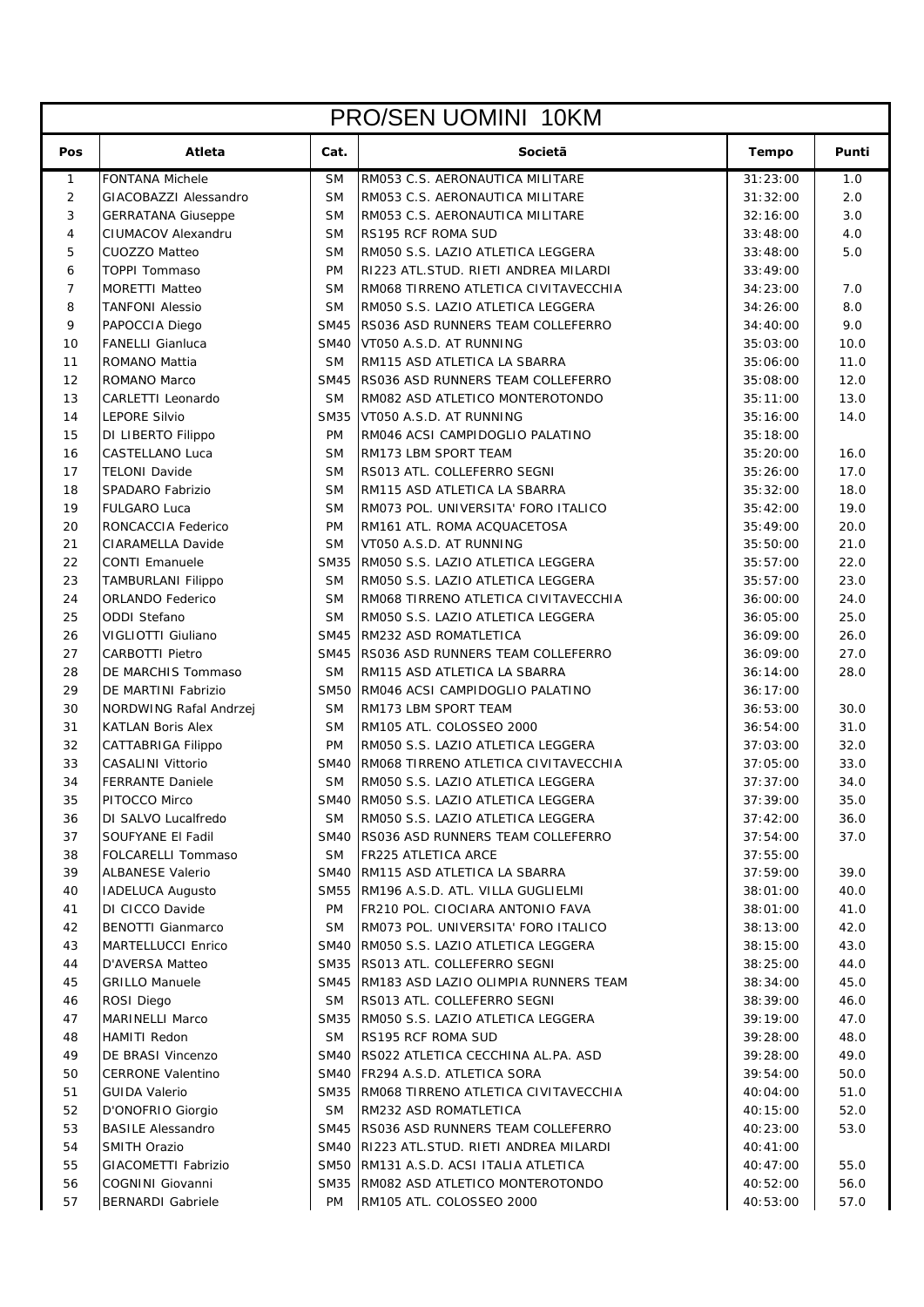| 58 | LATINI Edoardo                | <b>PM</b> | RM173 LBM SPORT TEAM                    | 41:06:00 | 58.0 |
|----|-------------------------------|-----------|-----------------------------------------|----------|------|
| 59 | <b>CANTERI Siro</b>           |           | SM35 IRM196 A.S.D. ATL. VILLA GUGLIELMI | 41:13:00 | 59.0 |
| 60 | GIORGIO Emilio                | <b>PM</b> | <b>FR241 APROCIS RUNNERS TEAM</b>       | 41:24:00 |      |
| 61 | <b>CERRONE Marco</b>          | <b>SM</b> | FR294 A.S.D. ATLETICA SORA              | 41:44:00 | 61.0 |
| 62 | <b>SALVATORI David</b>        |           | SM50 LT260 ASD NISSOLINO INTESATLETICA  | 42:12:00 |      |
| 63 | DE NARDIS Adriano             | <b>SM</b> | RM073 POL. UNIVERSITA' FORO ITALICO     | 42:24:00 | 63.0 |
| 64 | <b>MINELLA Diego</b>          |           | SM40 RM069 PODISTICA SOLIDARIETA'       | 42:39:00 | 64.0 |
| 65 | <b>RINALDI TUFI Francesco</b> |           | SM40 IRM050 S.S. LAZIO ATLETICA LEGGERA | 43:15:00 | 65.0 |
| 66 | COLASANTE Riccardo            |           | SM45 RM321 GRUPPO MILLEPIEDI            | 43:49:00 | 66.0 |
| 67 | MAGGIORI Andrea               |           | SM55 RM082 ASD ATLETICO MONTEROTONDO    | 44:52:00 | 67.0 |
| 68 | LORENZINI Renzo               |           | SM55 RM050 S.S. LAZIO ATLETICA LEGGERA  | 45:01:00 | 68.0 |
| 69 | <b>GRICIA Gianluca</b>        | SM.       | RM041 GSBR                              | 45:23:00 |      |
| 70 | ROSCIOLI Mauro                |           | SM50 IRS033 A.S.D. RUNNING EVOLUTION    | 45:41:00 | 70.0 |
| 71 | GIOVAGNOLI Valerio            |           | SM50 RM050 S.S. LAZIO ATLETICA LEGGERA  | 45:59:00 | 71.0 |
| 72 | <b>CASTIGLIONE Alberto</b>    | <b>PM</b> | <b>IFR241 APROCIS RUNNERS TEAM</b>      | 46:11:00 |      |
| 73 | FORNARI Fabrizio              |           | SM50 RM321 GRUPPO MILLEPIEDI            | 46:18:00 | 73.0 |
| 74 | <b>DE LUCIA Giancarlo</b>     |           | SM55 RM050 S.S. LAZIO ATLETICA LEGGERA  | 47:10:00 | 74.0 |
| 75 | <b>CARDILLI Mauro</b>         |           | SM45 RM188 MARATHON ROMA CASTELFUSANO   | 49:02:00 | 75.0 |
| 76 | CARRARA Giovanni              |           | SM55 RM050 S.S. LAZIO ATLETICA LEGGERA  | 49:56:00 | 76.0 |
| 77 | DE ANGELIS Enrico             |           | SM55 RM050 S.S. LAZIO ATLETICA LEGGERA  | 53:42:00 | 77.0 |